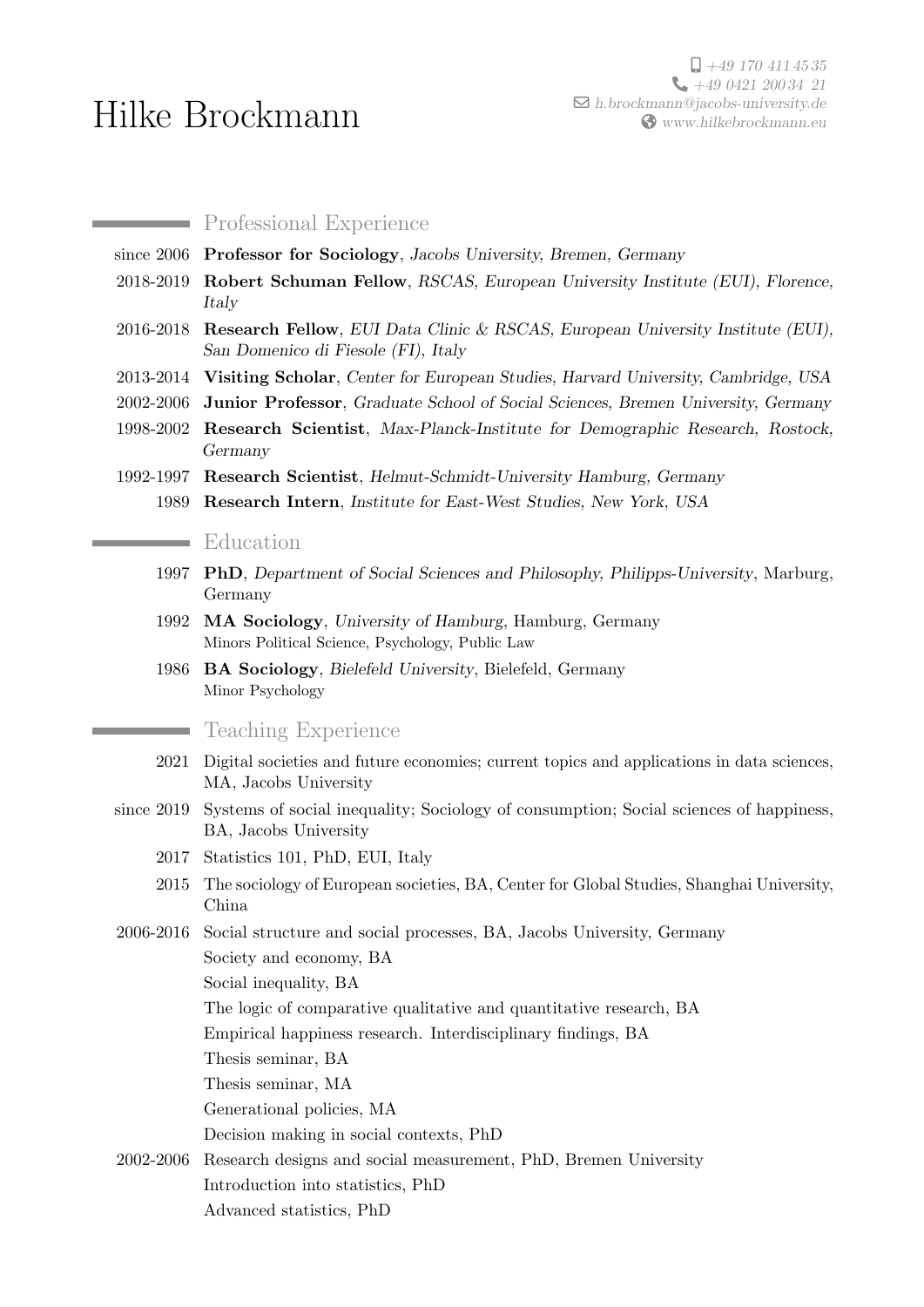Life course theories, PhD

Life course research, PhD

Ascribed inequalities, PhD

Aging societies. Demographic change and its social consequences, MA, Phillips University, Marburg

1992-1997 Methods of empirical social research. Lectures and tutorials, BA, HSU Hamburg

## **PhD** Students

2018 Ulrike Ehrlich, Combining family care and employment. The association between family care and employment among working-age women in Germany. BIGSSS Bremen University, Germany.

Katharina Klug, Job insecurity during the transition from education to employment. Associations with young adults' health and well-being. BIGSSS Bremen University, Germany.

Anne-Maren Koch, Gender differences in career success, job satisfaction and happiness. AutoUni Wolfsburg/ Jacobs University Bremen, Germany.

Silke Tophoven, The nexus between current employment, career trajectories, and health of women in the labor force. BIGSSS Bremen University, Germany.

- 2015 Maike Schulz, Reading between the lines The role of education for healthcare utilization in today's European healthcare systems. BIGSSS Bremen University, Germany.
- 2012 Oliver Hormann, The social net of the family. The practical experience of family ties and support. BIGSSS Bremen University, Germany.
- 2011 Jeanette Winkelhage, Justice in health care. An empirical study on distributional preferences among medical laypersons. Jacobs University, Germany.
- 2008 Hao YUAN, Declining subjective well-being in boom: The case of China. BIGSSS Bremen University, Germany.

Anette Fasang, Family biographies and retirement processes. A comparative analysis of West Germany and the United Kingdom. Jacobs University, Germany.

- 2007 Bettina Kohlrausch, A ticket to work? Labor markets and life courses and their policies for the young unemployed in Britain and Germany. BIGSSS Bremen University, Germany.
- 2006 Regine Köller, Retirement more time for quality of life? BIGSSS Bremen University, Germany.

## Scholarships and Grants

- 2021-22 Confucius Institute, School education and students' well-being during the pandemic, Bremen
	- 2018-9 Robert Schuman Fellowship for Technological change, elites, and the subjective wellbeing of the people, Robert Schuman Center for Advanced Studies, EUI, Fiesole Italy.
		- 2018 Research Grant for Future perfect? The social vision of the new technological elite, TNA SoBigData ISTI Pisa, Italy (with Torpey).
	- 2017-8 Research Grant for Everyday happiness in China and Germany. An app-based study, Confucius Institute, Germany (with Yan). https://www.jacobs-university.de/family-life
		- 2015 Conference Grant for Tiger moms or helicopter parents? Causes and consequences of diverging parenting styles on children's development in China and Germany, Confucius Institute, Germany (with Yan).
		- 2011 Research Grant for Decision making processes between the collective and the individual, NOWETAS Foundation, Germany (with Diederich, Edling, Dittrich).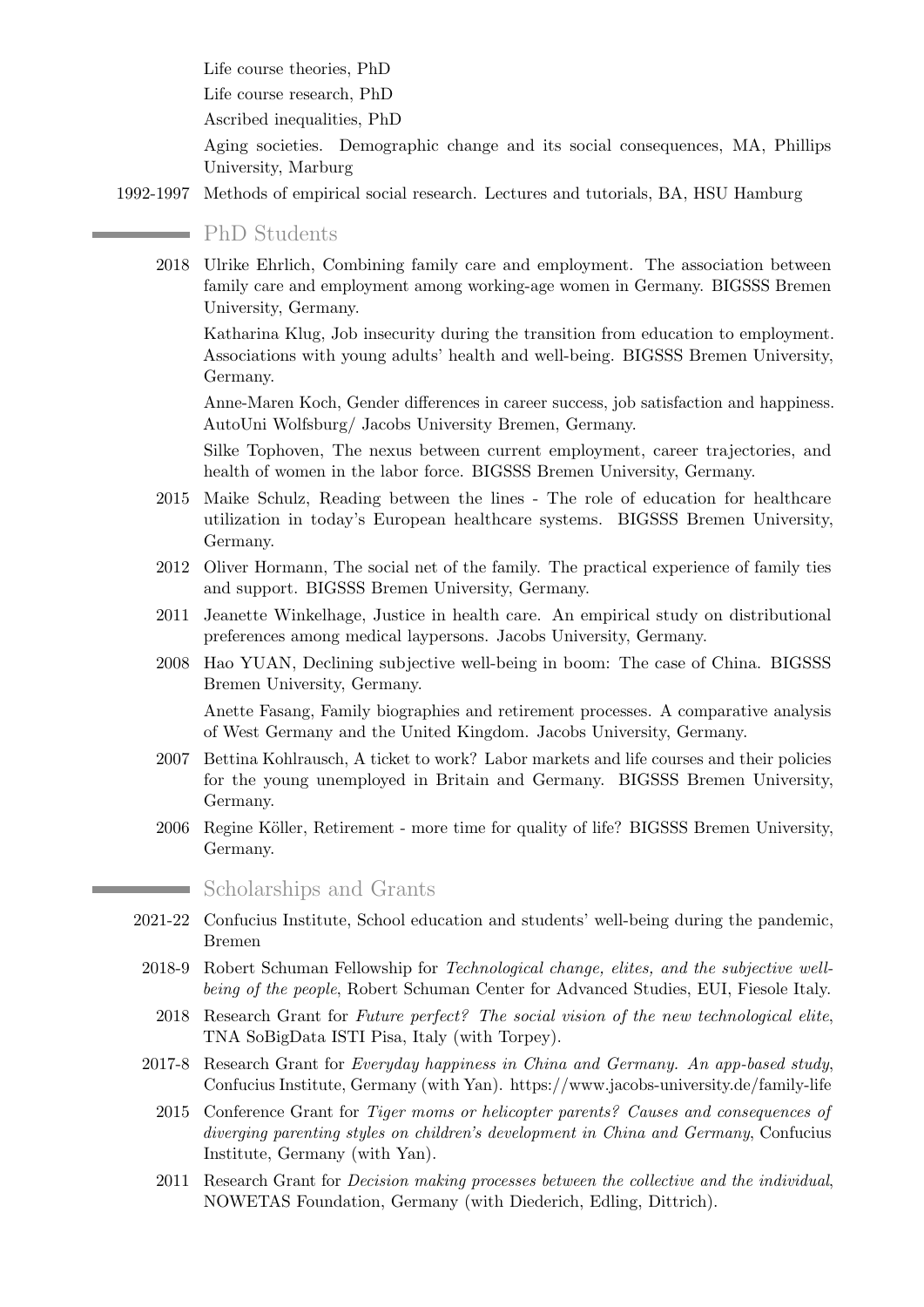- 2010 Conference Grant for Is more always better? Exploring the limits of the maximization principle from the perspective of human happiness, Thyssen Foundation, Germany (with Delhey).
- 2007 Conference Grant for Opportunities of population aging, Bertelsmann Foundation, Germany with Huninik, Staudinger
- 2005 Grant for Extension Graduate School of Social Sciences, Volkswagen Foundation, Germany (with Leibfried, Gottschall, Mau, Nanz).
- 2000 Best Poster Award for Love and death in Germany. Marriage and its impact on mortality, PAA Annual Meeting, Los Angeles
- 1999 Research Grant for *Micro-economics of early retirement*, Arbeitskreis Selbständiger Unternehmer (ASU), Berlin
- 1993, 1994, HSU Scholarship, Hamburg Germany 1997
- 1989, 1992, Travel and Research Grant, German Academic Exchange Service (DAAD), Bonn, 1997 Germany

Professional Activities

Conferences 14 Workshops on programming in R and Python, big data analytics, advanced statistical Workshops design and modelling, qualitative Research, 2016-2018, EUI, Fiesole, Italy (with Fraile).

> Big data and its application in an interdisciplinary context. October 2017, EUI, Fiesole, Italy (with Drews, Gianotti).

> Tiger moms or helicopter parents? Causes and consequences of diverging parenting styles on children's development in China and Germany, December 2015, Jacobs University, Germany (with Yan).

> Is more always better? Maximization and happiness, February 2010, Hanse Wissenschaftskolleg (HWK) Delmenhorst, Germany (with Bayertz, Delhey).

> The chances of population aging: Interdisciplinary perspectives - international experiences, May 2007, HWK, Delmenhorst, Germany (with Staudinger, Huinink).

- Research ISTI, Pisa, April 2018
	- Stays The Gradute Center CUNY, New York, April 2016

WIdO, Bonn, June-October 1998

EUI, Fiesole, September-December 1997

Recent Talks Gender differences in career success of academics in an automotive group and Happy Speeches newcomers? Subjective well-being of newcomers to Germany, ISA World Congress, (selection) July 2018, Toronto

> Why managerial women are less happy than managerial men? Schuman Center's Seminar Series, December 2017, EUI Fiesole

> Naturschön – was wissen wir empirisch über den Zusammenhang von Lebensqualität, Naturschutz und Gesundheit? BfN Zukunftsworkshop, September 2017, Bonn

> Tiger moms or helicopter parents? Measuring the sustainability of cultural role models on children's experienced happiness. Pairfam, June/July 2016, Munich

> Die Jacobs University und das Glück, SPD Wissenschaftsforum, April 2016, Bremen

Culture and parenting - a comparison between China and Germany, First German-Chinese Conference on Future Learning, December 2015, Bremen

Happy ends? How faith, trust, and a little help of a kid impacts the well-being of women and men at the end of the life course, MaxNet Aging, February 2015, Leipzig

Your money or your time? The subjective well-being of women in leadership positions, ISQOLS, September 2015, Berlin

Happy newcomers in an old country. The subjective well-being of first generation immigrants across the life course. Annual Meeting PAA, May 2014, Boston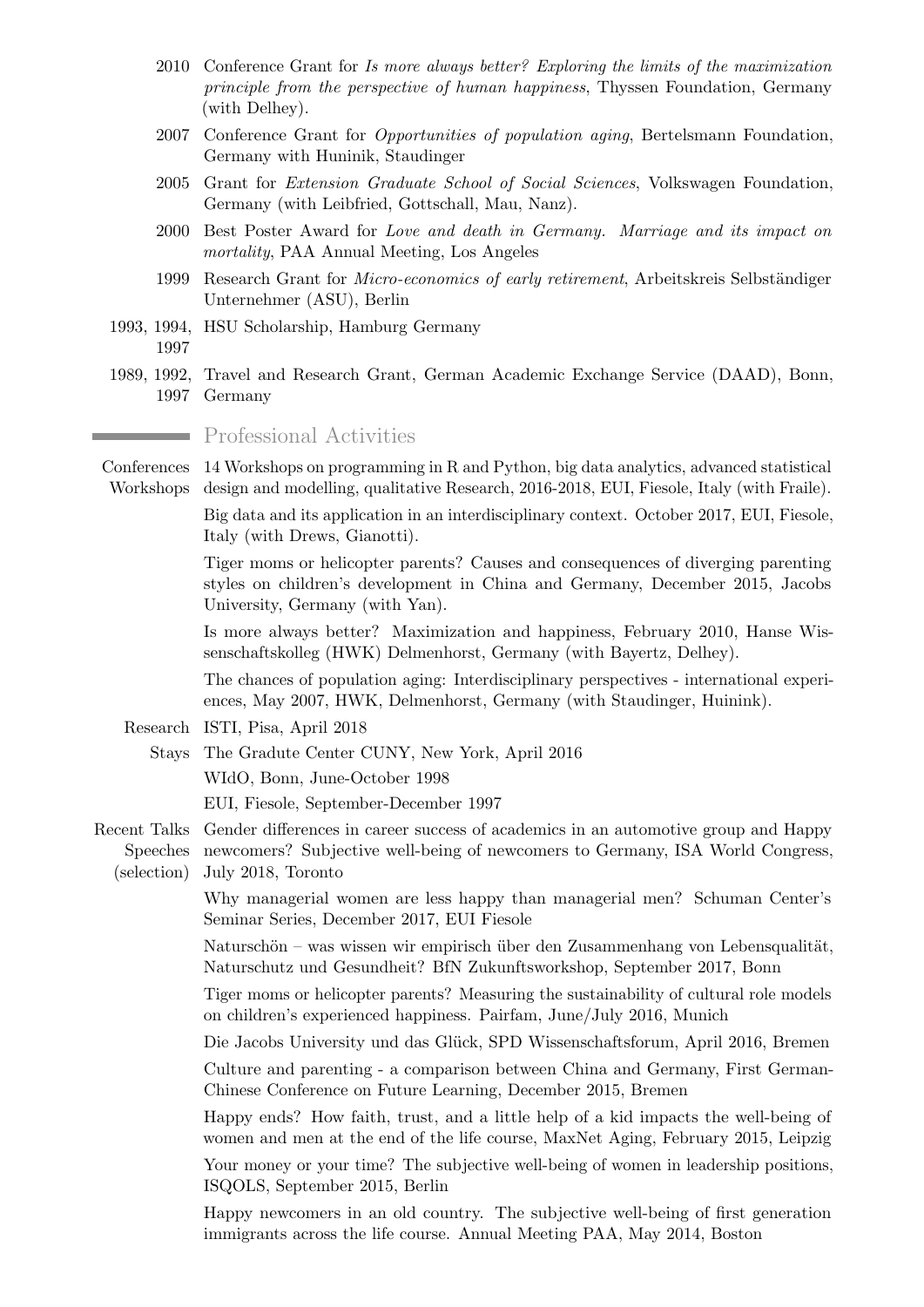|             | Do we need a motherhood quota? Women and mothers in the German parliament,<br>Brandeis University, November 2013, Waltham                                                                                                                                                                                      |
|-------------|----------------------------------------------------------------------------------------------------------------------------------------------------------------------------------------------------------------------------------------------------------------------------------------------------------------|
|             | Are mothers an extinct species? Political representation and health discrimination in<br>Germany, CES Harvard University, November 2013, Cambridge                                                                                                                                                             |
|             | Happy newcomers in an old country? A life course analysis of subjective well-being<br>of first generation immigrants in Germany. Urban Studies Institute University of<br>Louisville, October 2013, Louisville                                                                                                 |
|             | Unhealthy circumstances? A longitudinal analysis of the health of children whose<br>parents separate, Annual Meeting ASA, August 2013, New York                                                                                                                                                                |
|             | Sex, frames, and tax compliance, EPSA, June 2013, Barcelona                                                                                                                                                                                                                                                    |
|             | Vom Glück des Stiftens, Stifterverband, June 2013, Essen                                                                                                                                                                                                                                                       |
|             | Neue Ausblicke auf eine alternde Gesellschaft - Überlegungen zur Generation-<br>engerechtigkeit, Evang. Akademie Abt Jerusalem, June 2013, Braunschweig                                                                                                                                                        |
|             | Leben am Lebensende. Wie glücklich sind wir dann? NEVAP, Juni 2013, Braunschweig                                                                                                                                                                                                                               |
|             | Mothers and quotas: Demographic trends and political consequences.<br><b>MPIDR</b><br>Rostocker Ring, May 2013, Rostock                                                                                                                                                                                        |
|             | Was ist Glück? Bucerius Law School, January 2013, Hamburg                                                                                                                                                                                                                                                      |
|             | The new science of happiness and demography, MPIDR DemoDoc, October 2012,<br>Rostock                                                                                                                                                                                                                           |
|             | Was macht die Glücksforschung? McKinsey, October 2012, Berlin                                                                                                                                                                                                                                                  |
|             | Die Sehnsucht nach Glück: Maßstäbe für ein gelungenes Leben. ZEIT Forum Wis-<br>senschaft, June 2012, Berlin                                                                                                                                                                                                   |
|             | Happiness in China. The subjective evaluation of economic success. CGS-Conference<br>Harvard University, October 2011, Cambridge                                                                                                                                                                               |
|             | Long, longer, longest? Working time and happiness in affluent labor markets. HWK,<br>January 2011, Delmenhorst                                                                                                                                                                                                 |
|             | Challenges of aging societies in Russia and Germany, DIADEM, November 2010,<br>Moscow                                                                                                                                                                                                                          |
|             | Happiness across the life course or why we suffer during midlife? Annual Meeting<br>ASA, August 2010, Atlanta                                                                                                                                                                                                  |
| Memberships | German Sociological Association (DGS), American Sociological Association (ASA),<br>International Sociological Association (ISA), Population Association of America (PAA).                                                                                                                                      |
| Reviewer    | Demography, European Sociological Review, JAMA, Journal of Happiness Studies,<br>Journal of Marriage & Family, Journal of Public Policy, Kölner Zeitschrift für Sozi-<br>ologie und Sozialpsychologie, Social Science & Medicine, World Development, Social<br>Indicators Research, Zeitschrift für Soziologie |
| Other       | Academic integrity committee, 2014-2016 Jacobs University, Bremen                                                                                                                                                                                                                                              |
| Activities  | Scientific advisory board, 2014-2016, Coca-Cola Happiness Institute, Berlin                                                                                                                                                                                                                                    |
|             | Founder and coordinator, CoWELL Research Center, 2007-2011, Jacobs University,<br><b>Bremen</b>                                                                                                                                                                                                                |
|             | Founder and coordinator, Happiness Institute, 2008-2012, Jacobs University, Bremen                                                                                                                                                                                                                             |
|             | Media Coverage                                                                                                                                                                                                                                                                                                 |
| selection   | FAZ, Frankfurter Rundschau, Die ZEIT, SPIEGEL, Economist, BILD, Weserkurier,<br>ZDF, WDR, NDR, 3sat, Deutschlandfunk, Radio Bremen, VOGUE, Brigitte, Grazia                                                                                                                                                    |
|             | <b>Expert Consultation</b>                                                                                                                                                                                                                                                                                     |
|             |                                                                                                                                                                                                                                                                                                                |

2012-2015 Research evaluation and communication, Coca-Cola Happiness Institute, Berlin 2001 Study Design for quality assurance in hospitals, WIdO, Bonn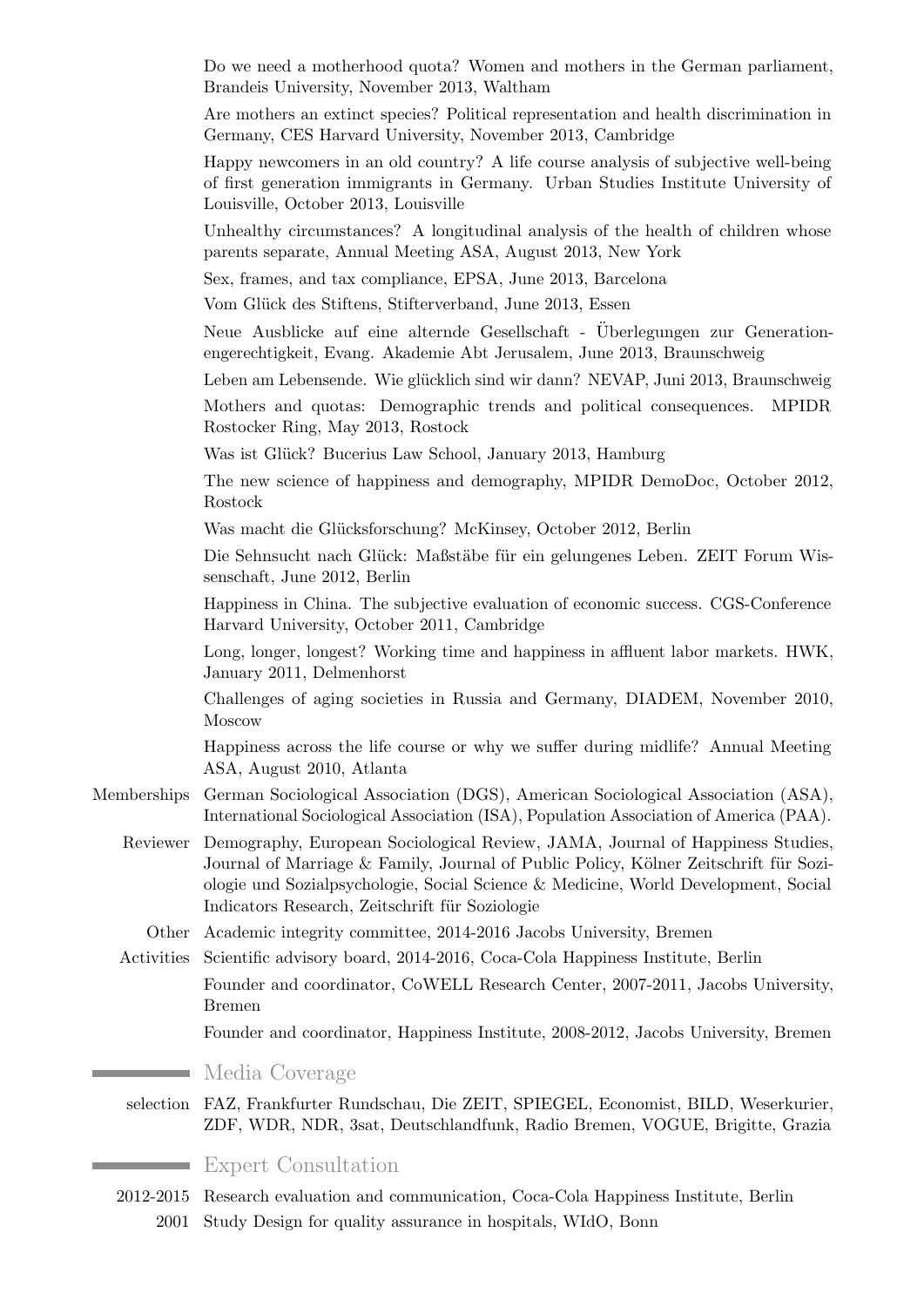1997-8 Lifestyle research, Springer&Jacoby, Hamburg